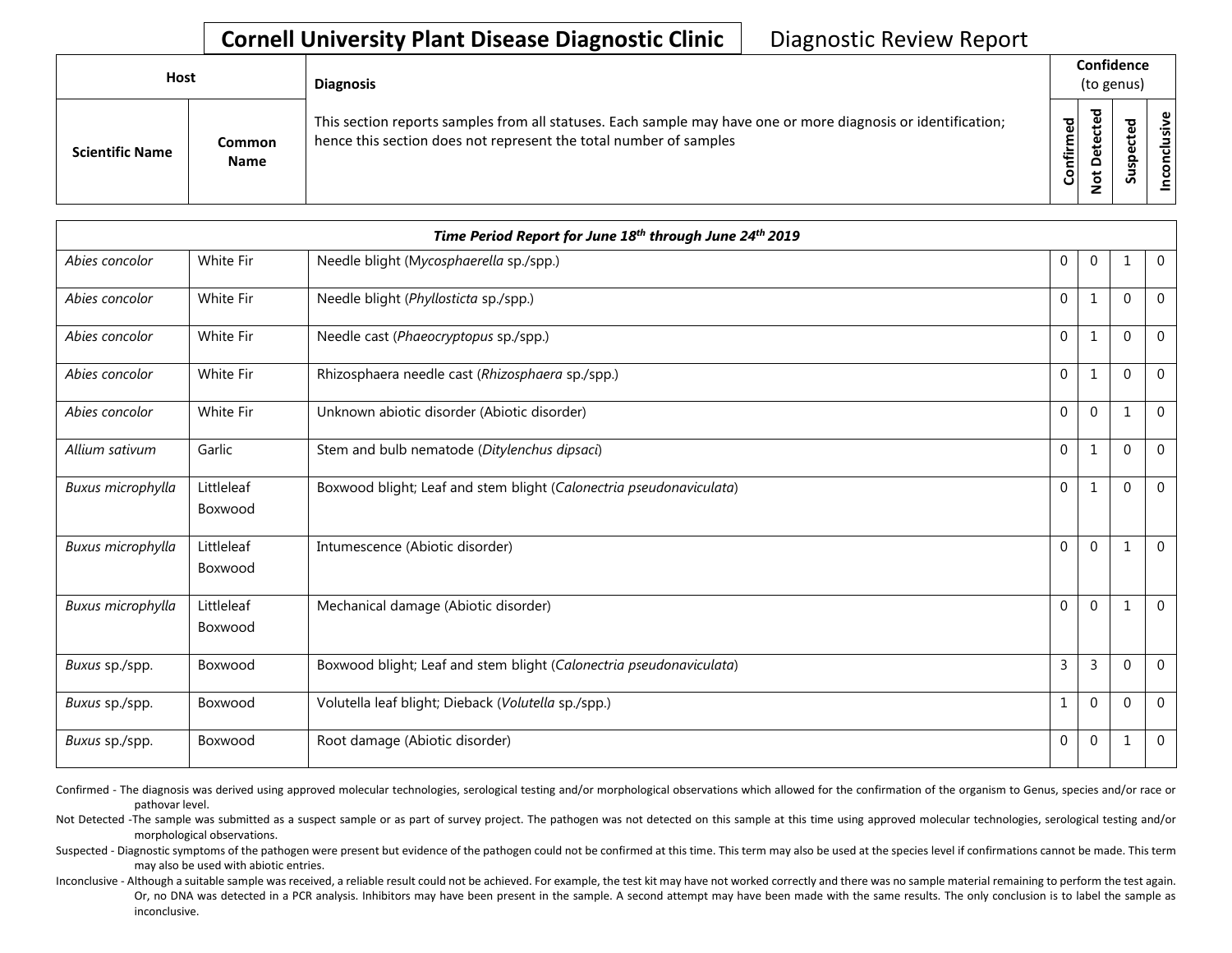| Host                   |                              | <b>Diagnosis</b>                                                                                                                                                                   |                    |                           | Confidence<br>(to genus)   |                               |  |
|------------------------|------------------------------|------------------------------------------------------------------------------------------------------------------------------------------------------------------------------------|--------------------|---------------------------|----------------------------|-------------------------------|--|
| <b>Scientific Name</b> | <b>Common</b><br><b>Name</b> | This section reports samples from all statuses. Each sample may have one or more diagnosis or identification;<br>hence this section does not represent the total number of samples | ъ<br>ω<br>Confirme | ъ<br>ຼື<br>$\Omega$<br>سه | ъ<br>Φ<br>ω<br>௨<br>s<br>ഗ | ၿ၊<br>$\dot{\mathbf{s}}$<br>۰ |  |

| Cannabis sativa        | Hemp                                              | Genetic disorders (Abiotic disorder)                       | $\mathbf 0$  | $\overline{0}$ |          | $\mathbf 0$    |
|------------------------|---------------------------------------------------|------------------------------------------------------------|--------------|----------------|----------|----------------|
| Cannabis sativa        | Hemp                                              | Potyvirus Group (Potyvirus Group)                          | $\mathbf 0$  | 1              | $\Omega$ | $\overline{0}$ |
| Cannabis sativa        | Hemp                                              | Tobacco mosaic (TMV) (Tobamovirus Tobacco Mosaic Virus)    | $\mathbf 0$  | $\mathbf{1}$   | $\Omega$ | $\mathbf{0}$   |
| Cannabis sativa        | Hemp                                              | No pathogen found (Identification Analysis)                | 1            | $\mathbf 0$    | $\Omega$ | $\overline{0}$ |
| Cannabis sativa        | Hemp                                              | Unknown abiotic disorder (Abiotic disorder)                | $\mathbf{0}$ | $\mathbf{0}$   | 1        | $\mathbf 0$    |
| Cornus florida         | Flowering<br>Dogwood                              | Powdery mildew (Oidium sp./spp.                            | $\mathbf{1}$ | $\mathbf{0}$   | $\Omega$ | $\overline{0}$ |
| Cornus florida         | Flowering<br>Dogwood                              | Dogwood anthracnose (Discula destructiva)                  | $\mathbf 0$  | 1              | $\Omega$ | $\overline{0}$ |
| Euonymus alatus        | Burningbush                                       | Phomopsis dieback; Tip blight; Canker (Phomopsis sp./spp.) | $\mathbf{1}$ | $\mathbf 0$    | $\Omega$ | $\mathbf 0$    |
| Euonymus alatus        | Burningbush                                       | Unknown abiotic disorder (Abiotic disorder)                | $\Omega$     | $\mathbf{0}$   | 1        | $\Omega$       |
| Euonymus alatus        | Burningbush                                       | Verticillium wilt (Verticillium sp./spp.)                  | $\mathbf 0$  | 1              | $\Omega$ | $\mathbf{0}$   |
| Fragaria x<br>ananassa | Commercial<br>Strawberry;<br>garden<br>strawberry | Rhizoctonia root rot (Rhizoctonia sp./spp.)                | $\mathbf{1}$ | $\mathbf{0}$   | $\Omega$ | $\mathbf 0$    |

Confirmed - The diagnosis was derived using approved molecular technologies, serological testing and/or morphological observations which allowed for the confirmation of the organism to Genus, species and/or race or pathovar level.

Not Detected -The sample was submitted as a suspect sample or as part of survey project. The pathogen was not detected on this sample at this time using approved molecular technologies, serological testing and/or morphological observations.

Suspected - Diagnostic symptoms of the pathogen were present but evidence of the pathogen could not be confirmed at this time. This term may also be used at the species level if confirmations cannot be made. This term may also be used with abiotic entries.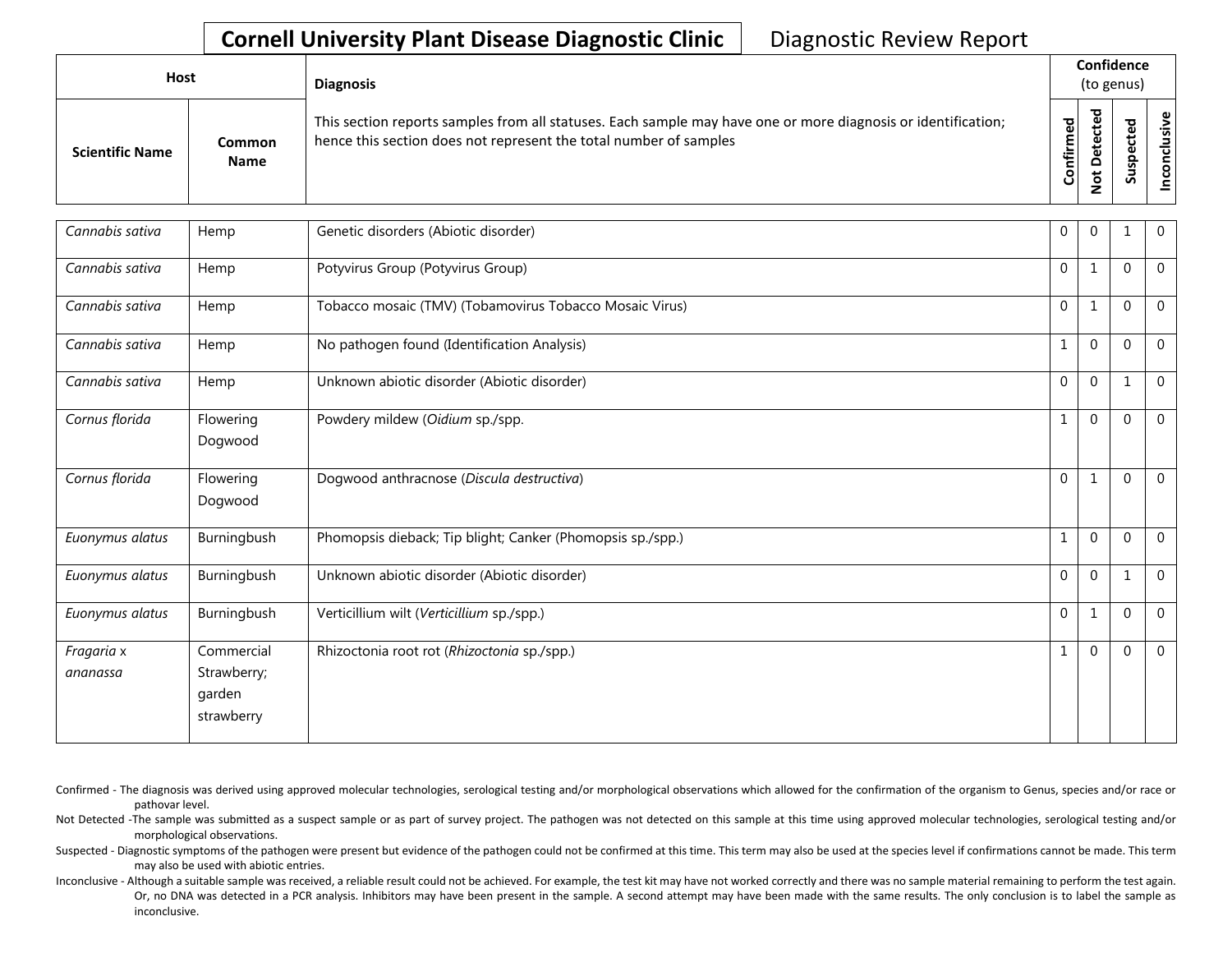| Host                   |                       | <b>Diagnosis</b>                                                                                                                                                                   |           | Confidence<br>(to genus) |             |  |  |  |  |  |  |
|------------------------|-----------------------|------------------------------------------------------------------------------------------------------------------------------------------------------------------------------------|-----------|--------------------------|-------------|--|--|--|--|--|--|
| <b>Scientific Name</b> | <b>Common</b><br>Name | This section reports samples from all statuses. Each sample may have one or more diagnosis or identification;<br>hence this section does not represent the total number of samples | Confirmed | ъ<br>ں<br>۵<br>سە        | ъ<br>s<br>n |  |  |  |  |  |  |

| Fragaria x                 | Commercial           | Root rot (Cylindrocarpon sp./spp.)                                | 1            | $\mathbf{0}$ | $\Omega$     | $\Omega$    |
|----------------------------|----------------------|-------------------------------------------------------------------|--------------|--------------|--------------|-------------|
| ananassa                   | Strawberry;          |                                                                   |              |              |              |             |
|                            | garden               |                                                                   |              |              |              |             |
|                            | strawberry           |                                                                   |              |              |              |             |
| Fraxinus sp./spp.          | Ash                  | Ash anthracnose (Gloeosporium aridum)                             | $\Omega$     | $1\,$        | $\Omega$     | $\mathbf 0$ |
| Fraxinus sp./spp.          | Ash                  | Unknown abiotic disorder (Abiotic disorder)                       | $\Omega$     | $\mathbf{0}$ | $\mathbf{1}$ | $\Omega$    |
| Lycopersicon<br>esculentum | Tomato               | Tomato spotted wilt (TSWV) (Tospovirus Tomato Spotted Wilt Virus) | $\mathbf{1}$ | $\mathbf 0$  | 0            | $\mathbf 0$ |
| Lycopersicon<br>esculentum | Tomato               | Unknown abiotic disorder (Abiotic disorder)                       | $\mathbf 0$  | $\mathbf 0$  | $\mathbf 1$  | $\Omega$    |
| Platanus<br>occidentalis   | American<br>Sycamore | Canker; Stem rot (Botryodiplodia theobromae)                      | $\mathbf{1}$ | $\mathbf 0$  | 0            | $\mathbf 0$ |
| Platanus<br>occidentalis   | American<br>Sycamore | High soil moisture (Abiotic disorder)                             | $\mathbf 0$  | $\mathbf 0$  | $\mathbf 1$  | $\mathbf 0$ |
| Platanus<br>occidentalis   | American<br>Sycamore | Root damage (Abiotic disorder)                                    | $\Omega$     | $\mathbf{0}$ | $\mathbf 1$  | $\Omega$    |
| Prunus persica             | Peach                | Dieback; Canker; Twig blight (Botryosphaeria sp./spp.)            | $\mathbf{1}$ | $\mathbf{0}$ | 0            | $\mathbf 0$ |
| Prunus persica             | Peach                | Scale insects (Order Homoptera)                                   | $\mathbf{1}$ | $\mathbf{0}$ | 0            | $\mathbf 0$ |

Confirmed - The diagnosis was derived using approved molecular technologies, serological testing and/or morphological observations which allowed for the confirmation of the organism to Genus, species and/or race or pathovar level.

Not Detected -The sample was submitted as a suspect sample or as part of survey project. The pathogen was not detected on this sample at this time using approved molecular technologies, serological testing and/or morphological observations.

Suspected - Diagnostic symptoms of the pathogen were present but evidence of the pathogen could not be confirmed at this time. This term may also be used at the species level if confirmations cannot be made. This term may also be used with abiotic entries.